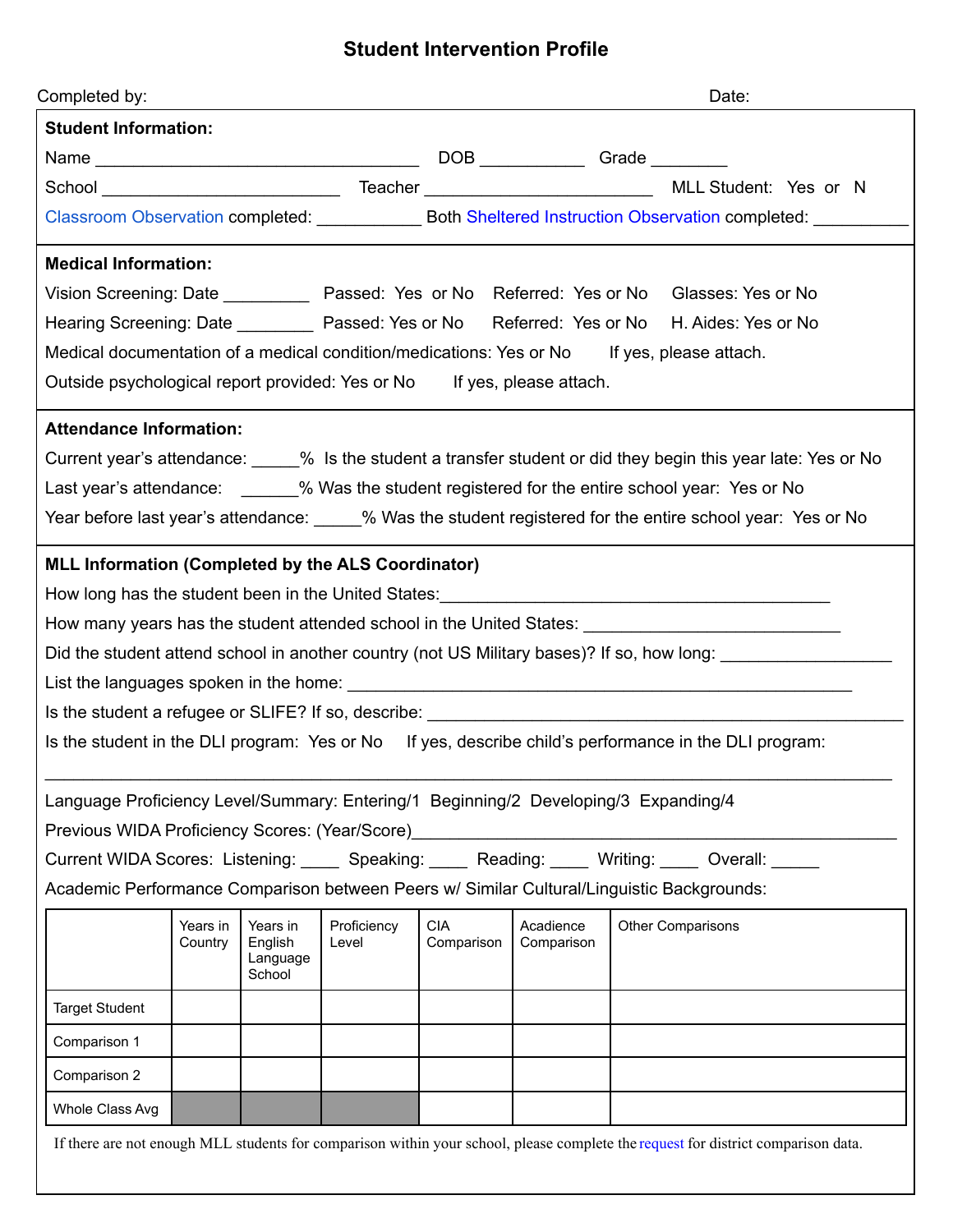| (Completed by the ELD/MLL Teacher)                                                                              |
|-----------------------------------------------------------------------------------------------------------------|
| Is the student receiving ELD services: Yes or No If yes, describe services provided (weekly time/programs/etc): |
|                                                                                                                 |
|                                                                                                                 |
| Student progress in:                                                                                            |
|                                                                                                                 |
|                                                                                                                 |
|                                                                                                                 |
|                                                                                                                 |
|                                                                                                                 |
| <b>Previous Special Education Information:</b>                                                                  |
| Has the child ever been serviced or are they currently being serviced in special education: Yes or No           |
|                                                                                                                 |
| Has the child ever been assessed for special education, but did not meet eligibility requirements: Yes or No    |
|                                                                                                                 |
| Does the child currently or previously have/had a 504 plan: Yes or No                                           |
|                                                                                                                 |
|                                                                                                                 |
| Area(s) of Concern:                                                                                             |
| List the area(s) of concern and describe the targeted intervention provided:                                    |
|                                                                                                                 |
|                                                                                                                 |
|                                                                                                                 |
|                                                                                                                 |
|                                                                                                                 |
|                                                                                                                 |
|                                                                                                                 |
| Please attach intervention data including dates data was taken, aimline, progress, etc.                         |
| <b>Historical Academic/Behavioral Performance:</b>                                                              |
| Is there a history of failure/struggle in the area(s) of concern: Yes or No                                     |
| If yes, please describe and attach documentation:                                                               |
|                                                                                                                 |
|                                                                                                                 |
|                                                                                                                 |
|                                                                                                                 |
|                                                                                                                 |
|                                                                                                                 |